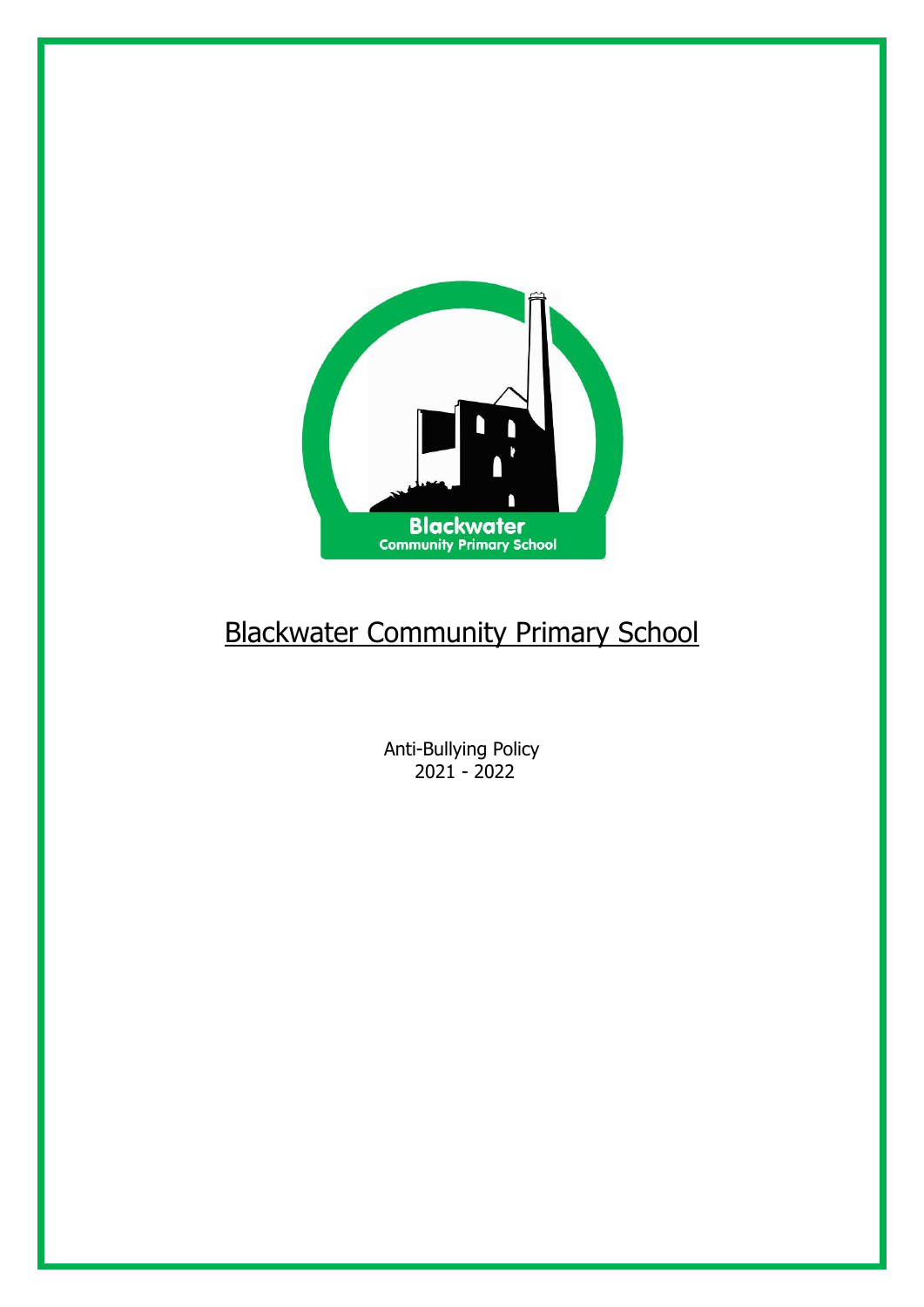## **Introduction**

At Blackwater Community Primary School we believe that every member of the school community should feel safe and respected. This policy is designed to support children, staff and parents to recognise, report and address any bullying issues. We aim to promote a caring environment where every child matters and support is given to both victims and perpetrators of bullying.

This policy explains the ways in which we work together to ensure a consistent approach to tackling bullying behaviour and developing a school ethos in which bullying is regarded as anti-social behaviour and will not be tolerated. Only when all issues of bullying are addressed will children be able to fully benefit from the opportunities available at schools.

## **Our anti-bullying policy aims to:**

• Produce a safe and secure environment where all can learn without anxiety and this is at the forefront of school improvement planning;

• Encourage a positive and caring ethos between adults and children where all feel safe to report any incidents of bullying, know they will be taken seriously and issues dealt with appropriately;

• Raise awareness of the different types of bullying and reasons for becoming a victim; • Help children, staff and parents understand the reasons why a child or group of children may become bullies;

• Raise awareness of early signs of distress;

• Ensure all members of the school community are clear about their responsibilities with regard to the eradication of bullying in our school;

• Have a consistent approach to bullying throughout the school making clear what is and what is not bullying behaviour.

#### **What is bullying?**

Bullying is action taken by one or more children with the deliberate intention of hurtful behaviour towards another child, repeated over a period of time, where it is difficult for those being bullied to defend themselves.

The chart below details some of the main types of bullying but is by no means an exhaustive list.

| <b>Types of Bullying Behaviour</b> | <b>Signs of Bullying Behaviour</b>                                |
|------------------------------------|-------------------------------------------------------------------|
| Physical                           | Hits, pinches, kicks, jostling,<br>damages belongings, steals     |
| Direct verbal                      | Threats, insults, nasty teasing,<br>intimidation, racist remarks. |
| Indirect verbal                    | Rumours, social exclusion                                         |
| er                                 | Internet, mobile phone                                            |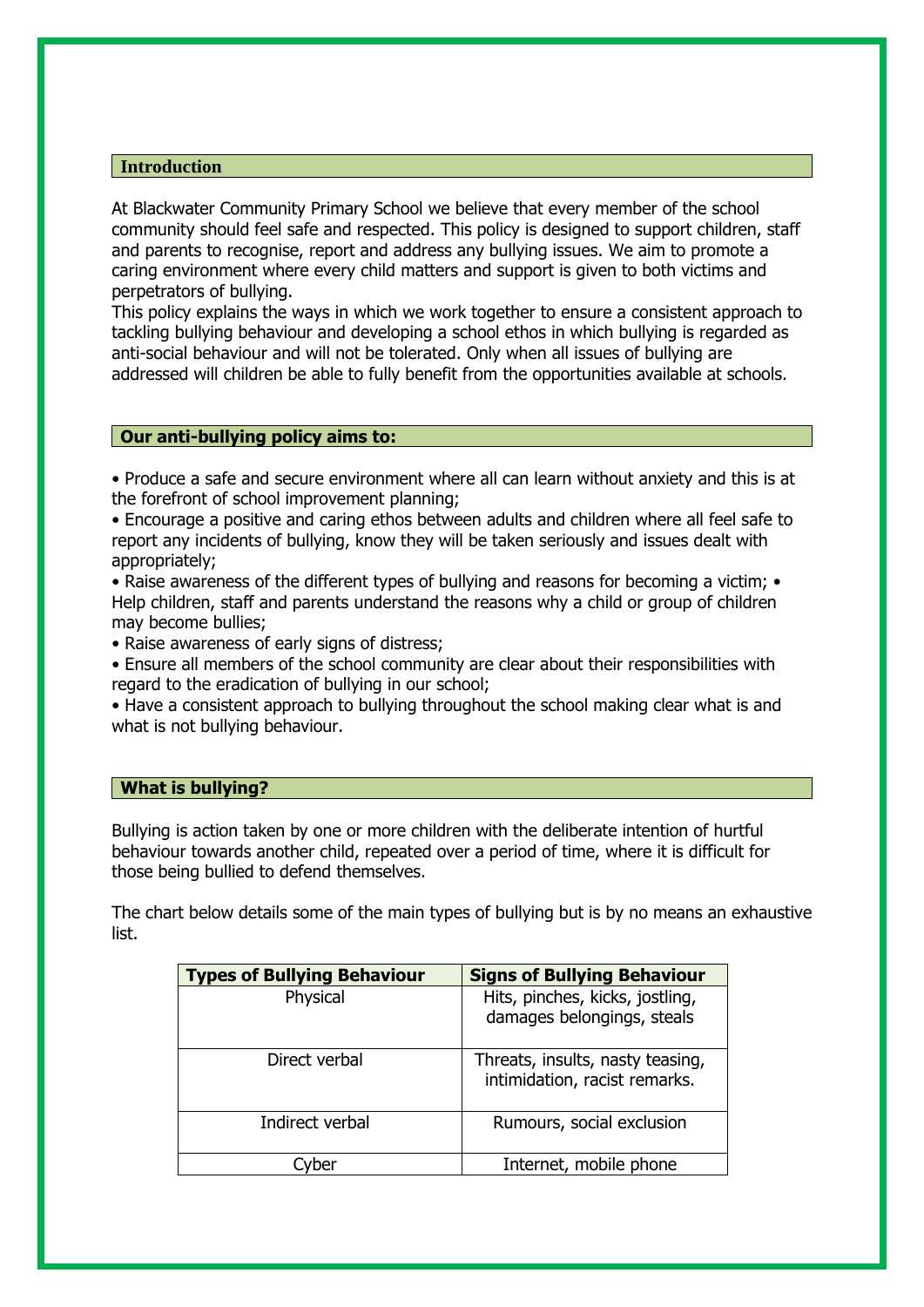## **Reasons for being a victim may include:**

- Race
- Gender
- Religion or Culture
- SEN or disabilities
- Appearance or health conditions
- Home circumstances or family crisis
- Sexual orientation
- Sexist or sexual
- New child in school

#### Victims:

Victims are sometimes children who are not assertive or are unlikely to fight back, loners with few friends, anxious or fearful children, younger children, and those outside a group.

## Possible signs of distress in children include:

- Withdrawn
- Work deteriorates
- "Made up" illnesses
- Isolated
- Desires to stay with adults
- Irregular attendance
- General unhappiness/anxiety/fear
- Poor time-keeping
- Bed wetting

## **Perpetrators:**

Perpetrators are sometimes children who are victims of bullying or violence themselves, may copy behaviour seen at home, on TV or games. They may also get enjoyment of creating fear in others and the power they may gain.

## **Implementation by all stakeholders:**

Headteachers have a legal duty under the School Standards and Framework Act 1998 to draw up procedures to prevent bullying among pupils and to bring these procedures to the attention of staff, parents and children.

All school staff must be alert to the signs of bullying and act promptly and firmly against it in accordance with this policy.

## School Staff:

If bullying is suspected or reported;

• the incident will be dealt with immediately by the member of staff who has been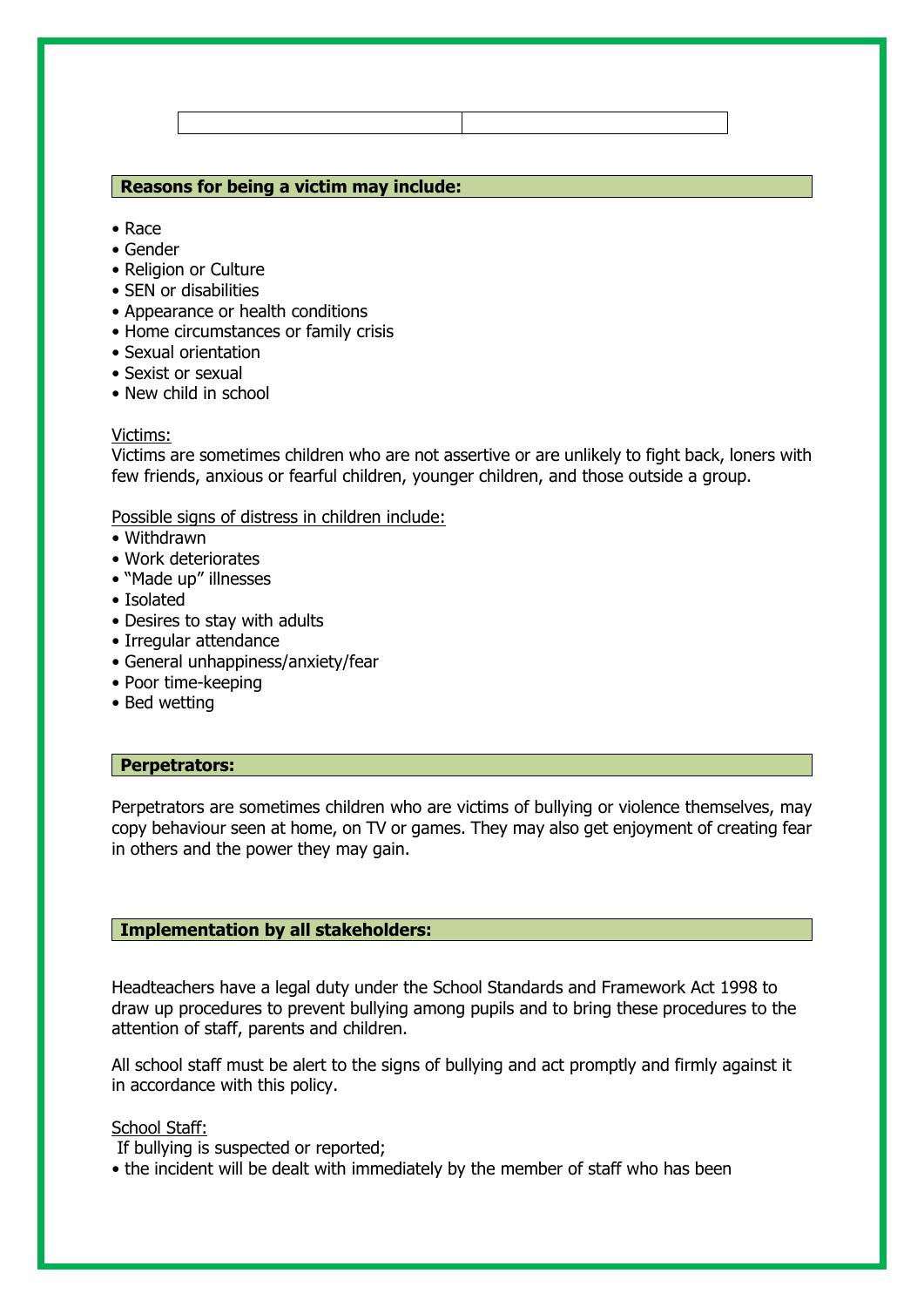approached;

• a clear account of the incident will be recorded, and given to the a member of the Leadership Team.

• the adult will interview all concerned and will record the incident;

• class teachers will be kept informed and if it persists they will report it immediately to a member of the Leadership Team and/or a Learning Mentor;

• parents will be kept informed;

• punitive measures will be used as appropriate and in consultation will all parties concerned.

## **Prevent Bullying**

In order to support the school ethos staff will;

- use Circle time or group work to discuss bullying issues, encouraging children to be caring, cooperative and make good friendships with one another;
- ensure adequate supervision in the playground ;
- provide opportunities for small group work on social skills and self esteem;
- be consistent in following the formal and informal procedures to deal with bullying issues;

• be aware of the distress signs and, listen and respond to any concerns children or adults bring to your attention.

• whole school workshops / drama productions by outside agencies or secondary schools.

Within the curriculum the school will raise the awareness of the nature of bullying through inclusion in PSHE, ICT (E-Safety), registration time, collective worship and the creative curriculum, as appropriate, in an attempt to eradicate such behaviour.

## **Children:**

Children are encouraged to report any incidents of bullying to an adult in school or at home, whether or not they are directly involved. This can be done verbally or by writing down their concerns. In addition, peers within the playground may be approached to support the child to report the incident.

## **Children who have been bullied will be supported by:**

Offering an immediate opportunity to discuss the experience with a member of staff of their choice;

- reassuring the child;
- offering continuous support;
- restoring self-esteem and confidence.

## **Children who have bullied will be helped by:**

- discussing honestly what happened and work with the adult to resolve it;
- discovering why the child became involved;
- establishing the wrong doing and need to change;
- show that they understand and display appropriate behaviour at all times;
- informing parents or guardians to help change the attitude of the child;
- offering continuous support.

## **The following disciplinary steps could be taken:**

• official warnings to cease offending;